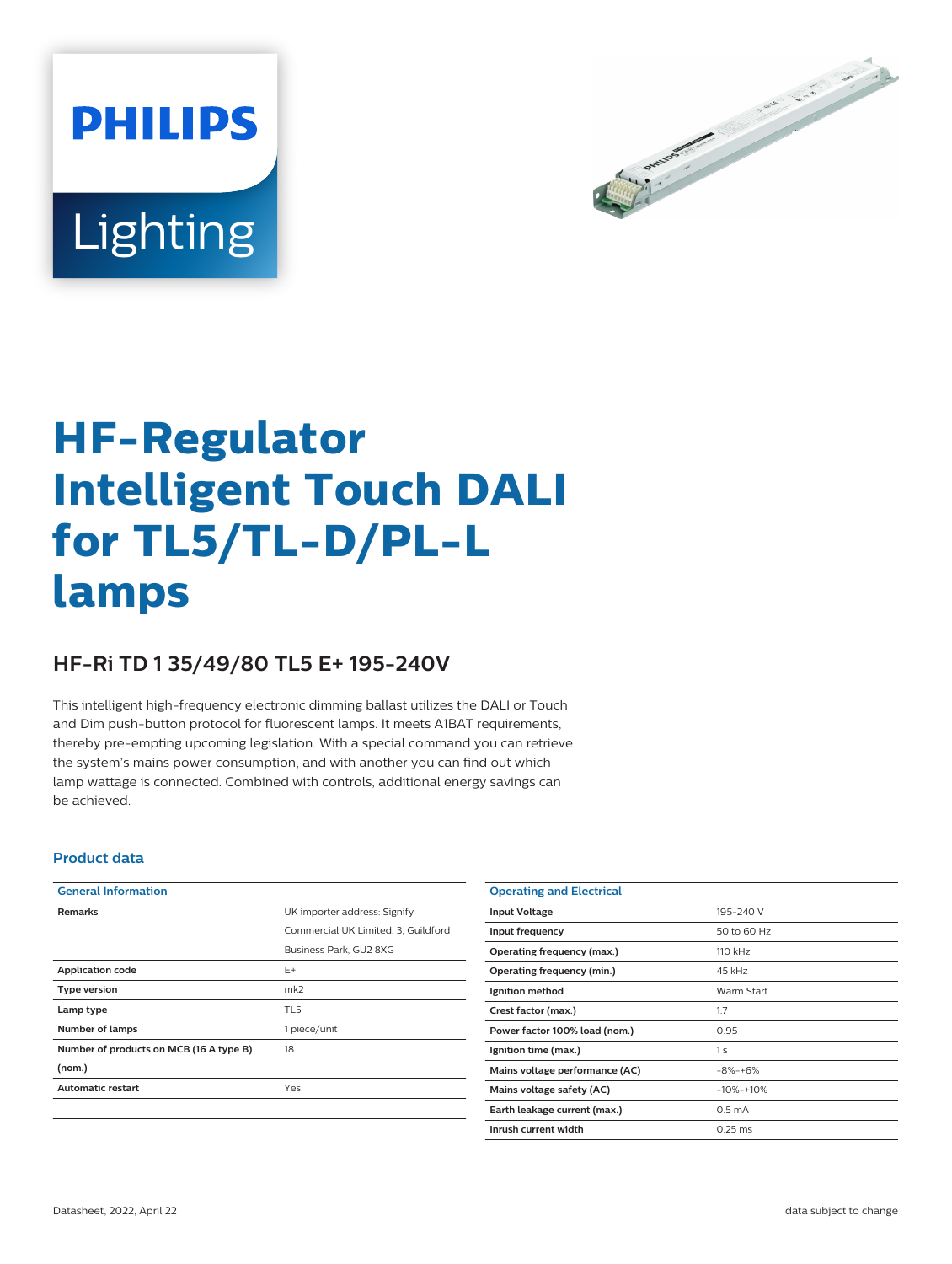## **HF-Regulator Intelligent Touch DALI for TL5/TL-D/PL-L lamps**

| Standby power consumption (max.)            | 0.25W                                  |  |  |  |
|---------------------------------------------|----------------------------------------|--|--|--|
| Ballast factor (nom.)                       | 1                                      |  |  |  |
| Power losses (nom.)                         | 4.5 W                                  |  |  |  |
| Inrush current peak (max.)                  | 28 A                                   |  |  |  |
| Efficiency at full load [%]                 | 92.6%                                  |  |  |  |
|                                             |                                        |  |  |  |
| <b>Wiring</b>                               |                                        |  |  |  |
| Connector type input terminals              | WAGO 251 universal connector           |  |  |  |
|                                             | [Suitable for both automatic wiring    |  |  |  |
|                                             | (ALF and ADS) and manual wiring]       |  |  |  |
| Cable capacity output wires mutual (max.)   | 200 pF                                 |  |  |  |
| Connector type output terminals             | WAGO 251 universal connector           |  |  |  |
|                                             | [Suitable for both automatic wiring    |  |  |  |
|                                             | (ALF and ADS) and manual wiring]       |  |  |  |
| Connector type control input terminals      | WAGO 251 universal connector           |  |  |  |
|                                             | Suitable for both automatic wiring     |  |  |  |
|                                             | (ALF and ADS) and manual wiring]       |  |  |  |
| Wire strip length                           | 8.0-9.0 mm                             |  |  |  |
| Dual fixture master/slave                   | Yes [ Master/Slave operation possible] |  |  |  |
| Control input terminal cross section        | $0.50 - 1.00$ mm <sup>2</sup>          |  |  |  |
| Input terminal cross section                | $0.50 - 1.00$ mm <sup>2</sup>          |  |  |  |
| Output terminal cross section               | $0.50 - 1.00$ mm <sup>2</sup>          |  |  |  |
| Auto-insert (ALF/ADS) wire cross section    | $0.75$ mm <sup>2</sup>                 |  |  |  |
| Cable capacity output wires to earth (max.) | 200 pF                                 |  |  |  |
|                                             |                                        |  |  |  |
| System characteristics                      |                                        |  |  |  |
| Rated lamp power on TL-D                    |                                        |  |  |  |
| System power on TL-D                        |                                        |  |  |  |
| Lamp power on TL-D                          |                                        |  |  |  |
| Power loss on TL-D                          |                                        |  |  |  |
| Rated lamp power on PL-L                    | 80 W                                   |  |  |  |
| System power on PL-L                        | 81.9 W                                 |  |  |  |
| Lamp power on PL-L                          | 76.3 W                                 |  |  |  |
| Power loss on PL-L                          | 5.6 W                                  |  |  |  |
| Rated lamp power on TL5                     | 35/49/80 W                             |  |  |  |
| System power on TL5                         | 38.6/55.2/81.4 W                       |  |  |  |
| Lamp power on TL5                           | 35.9/51/75.6 W                         |  |  |  |
| Power loss on TL5                           | 2.7/4.2/5.8 W                          |  |  |  |
| Rated lamp power on TL5 ECO                 | 32/45/73 W                             |  |  |  |
| System power on TL5 ECO                     | 36.3/48.7/79 W                         |  |  |  |
| Lamp Power on TL5 ECO                       | 32.8/45.2/73.6 W                       |  |  |  |
| Power loss on TL5 ECO                       | 3.5/5.4 W                              |  |  |  |
|                                             |                                        |  |  |  |
| <b>Temperature</b>                          |                                        |  |  |  |
| T-ambient (max.)                            | 50 °C                                  |  |  |  |
| T-ambient (min.)                            | $-25$ °C                               |  |  |  |
| T storage (max.)                            | 80 °C                                  |  |  |  |
| T storage (min.)                            | -40 °C                                 |  |  |  |
| T case lifetime (max.)                      | 75 °C                                  |  |  |  |

| T-Case maximum (max.)              | 75 °C                               |  |  |  |
|------------------------------------|-------------------------------------|--|--|--|
| Stable lamp operation temperature  | $15^{\circ}$ C                      |  |  |  |
| T-Ignition (max.)                  | 50 °C                               |  |  |  |
| T-Ignition (min.)                  | $-25$ °C                            |  |  |  |
|                                    |                                     |  |  |  |
| <b>Controls and Dimming</b>        |                                     |  |  |  |
| <b>Control interface</b>           | TD                                  |  |  |  |
| Regulating level power             | 1%-100%                             |  |  |  |
| Control input protection           | Yes (Basic insulation)              |  |  |  |
|                                    |                                     |  |  |  |
| <b>Mechanical and Housing</b>      |                                     |  |  |  |
| Housing                            | L 359x30x21                         |  |  |  |
|                                    |                                     |  |  |  |
| <b>Emergency Operation</b>         |                                     |  |  |  |
| Battery voltage lamp ignition      | 198-254 V                           |  |  |  |
| Battery voltage lamp operation     | 176-254                             |  |  |  |
|                                    |                                     |  |  |  |
| <b>Approval and Application</b>    |                                     |  |  |  |
| Energy efficiency index            | A1 BAT                              |  |  |  |
| IP classification                  | IP 20 [ Ingress Protection 20]      |  |  |  |
| EMI 9 kHz  30 MHz                  | EN55015                             |  |  |  |
| EMI 30 MHz  1,000 MHz              | EN 55022 Class B                    |  |  |  |
| Safety standard                    | IEC 61347-2-3                       |  |  |  |
| Performance standard               | <b>IEC 60929</b>                    |  |  |  |
| Quality standard                   | ISO 9000:2000                       |  |  |  |
| <b>Environmental standard</b>      | ISO 14001                           |  |  |  |
| Harmonic current emission standard | IEC 61000-3-2                       |  |  |  |
| <b>EMC immunity standard</b>       | <b>IEC 61547</b>                    |  |  |  |
| <b>Vibration standard</b>          | IEC68-2-6 F c                       |  |  |  |
| Bumps standard                     | IEC 68-2-29 Eb                      |  |  |  |
| Humidity standard                  | EN 61347-2-3 clause 11              |  |  |  |
| Approval marks                     | CE marking ENEC certificate VDE-EMV |  |  |  |
|                                    | certificate                         |  |  |  |
| <b>Temperature marking</b>         | Yes                                 |  |  |  |
| <b>Emergency standard</b>          | IEC 60598-2-22                      |  |  |  |
| Humming and noise level            | Inaudible                           |  |  |  |
|                                    |                                     |  |  |  |
| <b>Product Data</b>                |                                     |  |  |  |
| Full product code                  | 871829166207500                     |  |  |  |
| Order product name                 | HF-Ri TD 1 35/49/80 TL5 E+ 195-240V |  |  |  |
| EAN/UPC - product                  | 8718291662075                       |  |  |  |
| Order code                         | 66207500                            |  |  |  |
| SAP numerator - quantity per pack  | 1                                   |  |  |  |
| Numerator - packs per outer box    | 12                                  |  |  |  |
| <b>SAP</b> material                | 913700695766                        |  |  |  |
| SAP net weight (piece)             | $0.261$ kg                          |  |  |  |